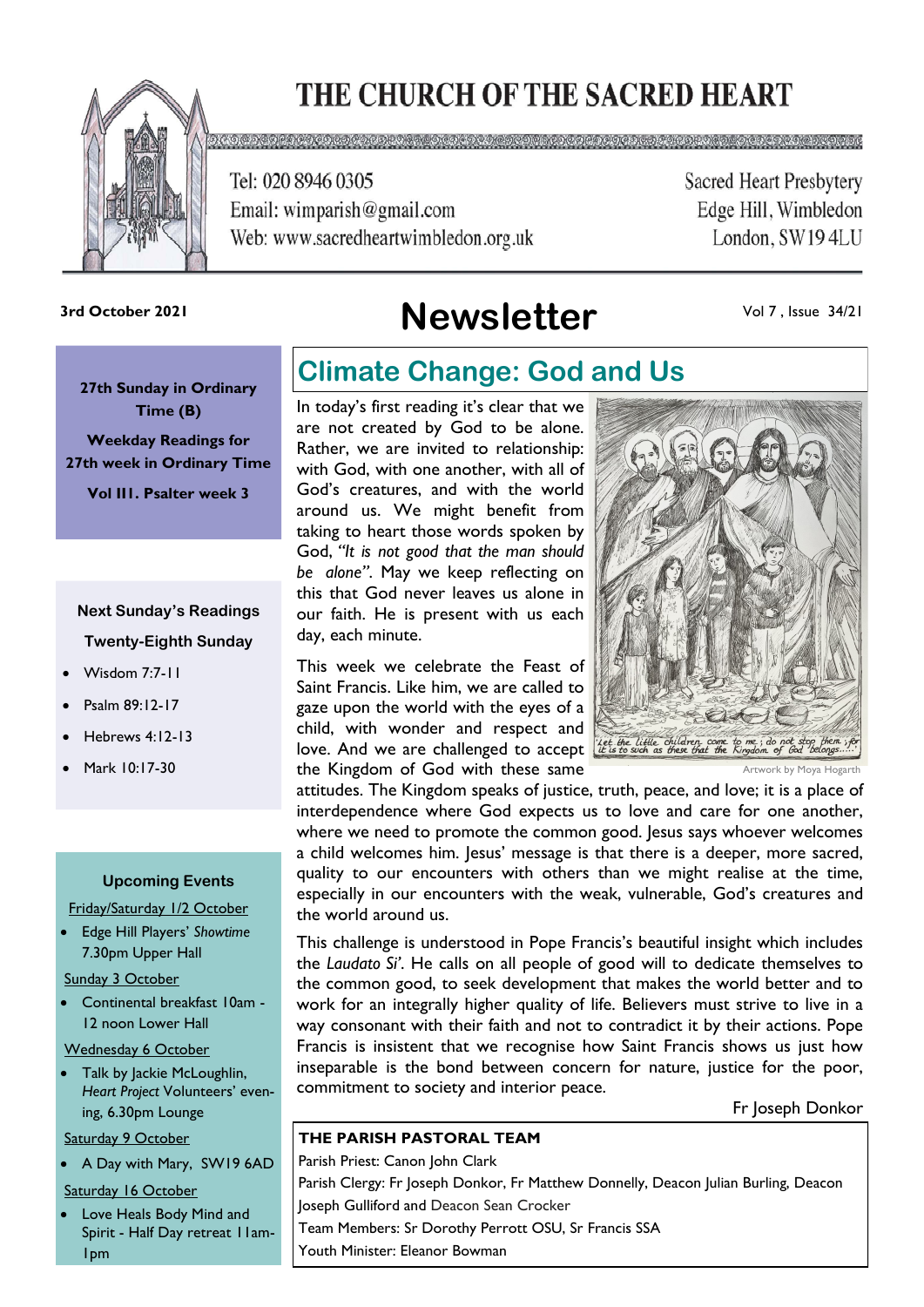#### **OCTOBER, THE MONTH OF THE HOLY ROSARY**

The month of October each year is dedicated to the Most Holy Rosary. This is primarily due to the fact that the liturgical feast of *Our Lady of the Rosary* is celebrated annually on 7 October. It was instituted to honour the Blessed Virgin Mary in gratitude for the protection that she gives the Church in answer to the praying of the Rosary by the faithful.

In this month of October, let us consider this beautiful prayer of the Rosary as a means that we can use in order to draw closer to Jesus and Mary by meditating on the great mysteries of our salvation.

#### **CALLING ALL**  *HEART PROJECT* **VOLUNTEERS!**

After securing the house and submitting our application to the Home Office for final approval, we now need to learn about what is involved in sponsoring a refugee family from Syria: We are delighted that Jackie McLoughlin, the coordinator for the Sutton RC Deanery community sponsorship programme, will come and talk to our volunteers in the Parish Lounge at 6.30pm for 7pm start on Wed 6 October.

Calling all those who have expressed their interest from the start, plus anyone who is able to spare their time to help when the family arrive (probably late November), to join us to hear from Jackie about the real challenges ahead. All volunteers will need to be DBS approved and full training will be provided.

Remember, it takes a community to sponsor a family and we NEED volunteer support. Please let David know if you will attend: [dthurst52@gmail.com.](mailto:dthurst52@gmail.com)

## **Parish News**

#### **FR MICHAEL ASHWORTH SJ RIP**

We regret to announce the death of Fr Michael Ashworth SI who passed away last Friday at the Corpus Christi Community in Boscombe. Fr Michael served tirelessly on the staff of our parish between 2005 and 2014. He will be greatly missed. We 6AN, on Friday 8 October pray that Fr Michael may at 12.30pm.

enjoy eternal rest. Our thoughts and prayers go out to his family, the Jesuit Community and all those he served throughout his life.

The funeral service will be held at Corpus Christi Church, Boscombe BH7

Arrangements for Fr Michael O'Halloran's SJ funeral are incomplete at this time. We will send them out as soon as we know more.

May he rest in peace!

### **Announcements**

#### **NO EXPOSITION**

Please note that there will be no exposition on Wednesday 6 October after the 10am Mass.

#### **MISSION APPEAL**

Please note that next weekend, 8/9 October, Fr John Boles from the Missionary Society of St Columban will be making an appeal at all Masses. Thank you for your generous support of this good cause!

#### **PILGRIMAGE OF REPARATION**

The attacks on the sanctity of life are relentless and powerful. An example is Baroness Marcher's *Assisted Dying Bill 2021*, which is to

have its second reading and full debate in the House of Lords on 22 October. Bishop John Sherrington wrote recently an open letter setting out the Church's case against the *Assisted Dying Bill* and inviting Catholics to pray for its defeat.

In view of this and other initiatives of a similar nature there will be a *Pilgrimage of Reparation & Prayer for the Sanctity of Life* to Walsingham, led by Bishop Mark Davies, Fr Jeremy Davies, Fr David Donaghue and the Franciscan Friars of Renewal on Saturday 23 October, commencing at the 12noon Pilgrim Mass in the Chapel of Reconciliation. The

theme is *'The Courage to Proclaim the Gospel of Life in Post-Pandemic Britain*' (Bishop Mark Davies). Coach leaving from the Archbishop's House, Ambrosden Avenue, SW1P 1QJ, at 7.30am prompt. For booking, please contact Domenica (07913 434 357), cost £20 (incl. Priory entrance), for more details call 01858 571242 or www.prolifepilgrimage.org.

For more information on how opposing the *Assisted Dying Bill 2021* you can find a full section on the Bill and how you can make your voice heard at www.cbcew.org.uk.

### **Parish Organisations**

#### **TRAIDCRAFT**

Here is a message from Celia Cviic who has - for many years - organised the *Traidcraft* sales outside the church:

'*It is with great regret that I have decided that I can no longer organise the fortnightly sales of Traidcraft goods outside the church on Sunday mornings. It would be wonderful if someone felt able to take on this very worthwhile work of* 

*bringing fair trade goods to people's attention. If you feel you could take an interest, please contact me to discuss it ([celiacviic@btinter net.com\)](mailto:celiacviic@btinternet.com)*'

#### **YOUTH GROUP**

The Youth Group has returned: for those Y9 and above, join us on Tuesday nights from 6 - 7.30pm. This half term's theme is "*At the movies*"!

#### **MEMORY LANE CLUB**

This popular club for people with dementia and their carers is open again on Wednesdays from 10.30am - 12.30pm in the Parish Lounge with tea, coffee and cake along with lots of chat, laughter and other activities. We greatly look forward to meeting up with old friends and new.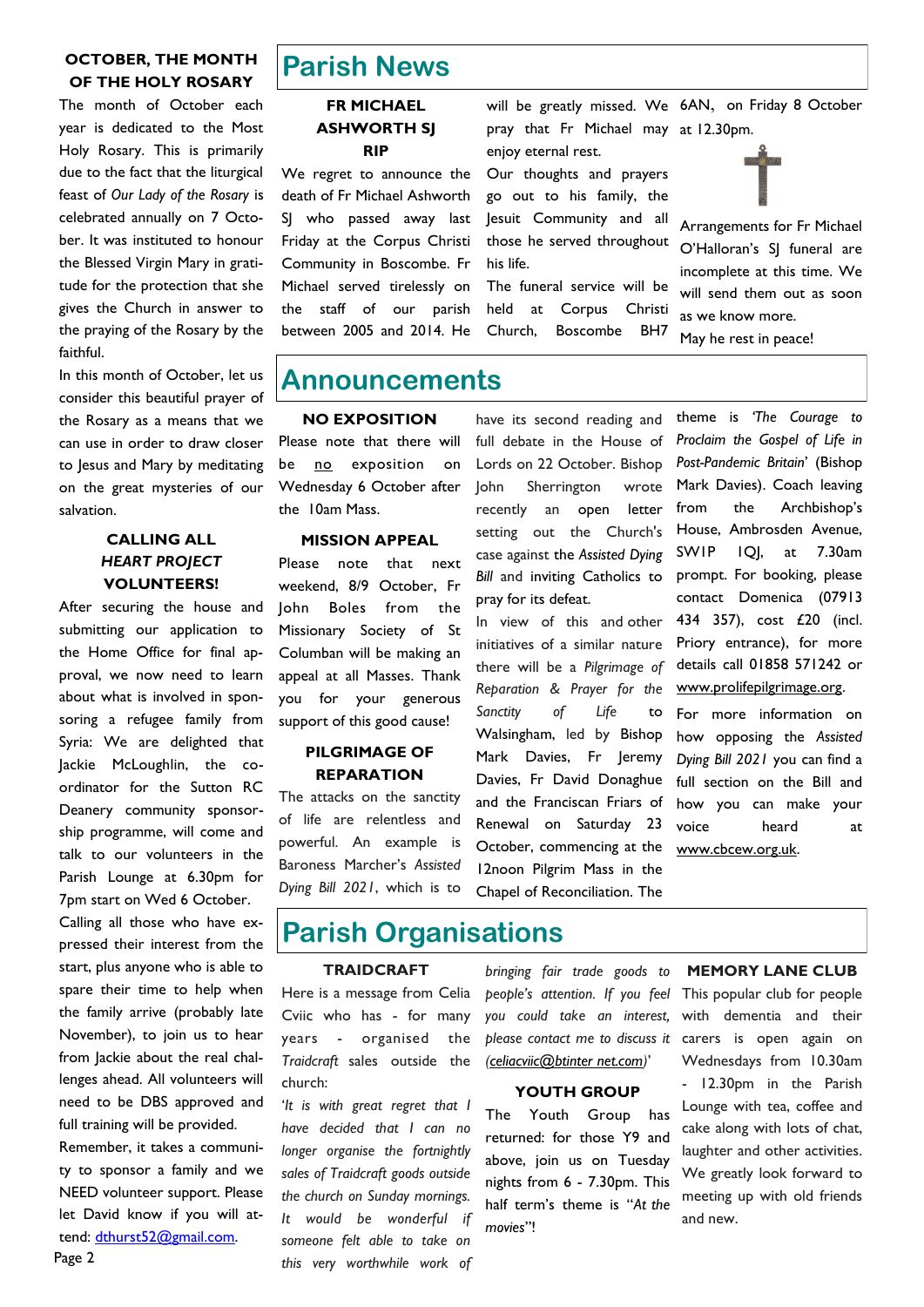### **Social & Cultural**

**EDGE HILL PLAYERS**  Tickets are still available for Edge Hill Players' new production *Showtime* (with a variety of songs from popular musicals as well as extracts by William Shakespeare and Oscar Wilde) this Friday 1 and Saturday 2 Oct at 7.30pm in the Upper Hall. Please visit [www. edge](http://www.edgehillplayers.com/)[hillplayers.com](http://www.edgehillplayers.com/) or call 07742 230 493; cash bar & nibbles will be available.

#### **CONTINENTAL BREAKFAST**

We will meet again for a continental breakfast this Sunday 3 Oct from 10-12 in the Lower Hall. Come and

join us for lovely croissants, tea & coffee and a chat.

#### **VACANCIES**

Ursuline Preparatory School currently have a vacancy for a lunchtime supervisor to actively supervise the pupils in the dining room, playground and throughout the school premises during the lunchtime period. The role involves helping to set up the dining hall, assisting & encouraging the children to eat their lunch, playground duty, clearing the dining hall. Working hours are from 11am - 1.45pm Mon-Fri, term time only. The

salary will be about £6,980 per annum.

For more information & application please contact Helen Robinson, Bursar (020 8947 0859, bursar@ursulineprep. org).

There is a vacancy at the Kairos Spiritual Retreat and Conference Centre in Roehampton for a full time Bookings Administrator. If you are interested please contact: s[usan.nicholson@psmg.](mailto:Susan.nicholson@psmg.org.uk)  [org.uk](mailto:Susan.nicholson@psmg.org.uk) for more details and job description.

*New to the Parish? Please introduce yourself to* 

*a member of the Parish Team after Mass and register online at https://sacredheart wimbledon.org.uk/ or by filling in a registration form, available at the back of the church*.

#### **OPEN DAYS/EVENINGS**

URSULINE PREP. SCHOOL invites you to Virtual Open Events on Wed 6 October at 7.30pm and on Wed 10 November at 9.30am; to sign up please visit www.ursuline prep. org/admissions/open-events.

MARYMOUNT INTL. SCHOOL LONDON invites you to an Open Day on Sat 9 October; 10am-11.30am; Please register via [https://](https://www.marymountlondon.com/admissions/open-day) [www.marymountlon don.com/](https://www.marymountlondon.com/admissions/open-day) [admissions/open-day](https://www.marymountlondon.com/admissions/open-day) or conttact [admissions@marymount](mailto:admissions@marymountlondon.com)  [london.com](mailto:admissions@marymountlondon.com) or 020 8949 0571, George Road, Kingston, KT2 7PE.

#### **JM STAMP CUTTING**

Volunteers needed to help trim & sort used stamps to raise money for Jesuit Missions. Each month we meet on the 1st Thursday from 9.30am-12.30pm - coffee provided. Please bring your own scissors, enquiries to Tim Everson (tim. [everson@btinternet.com\)](mailto:tim.everson@btinternet.com) or just turn up at: JM, 11 Edge Hill, SW19 4 LR.

### **Exploring our Faith**

#### **LOVE HEALS BODY MIND AND SPIRIT**

you to a half day retreat of quiet reflection on Saturday 16 October at Sacred Heart Church, from 11am -1pm: Holy rosary, recor-ded talk by Sr Betty Nina MSJ (Spiritual Director Love Heals Body Mind & Spirit), discussion to follow on the talk, healing prayers; starting after the 10am Mass, tea & coffee. For further information please contact [lovehealsbodymindspirit@](mailto:lovehealsbodymindspirit@gmail.com)  [gmail.com](mailto:lovehealsbodymindspirit@gmail.com) or call 020 8542 2476.

#### **A DAY WITH MARY**

You are invited to a *Day with Mary,* a day of instruction, devotion and intercession,

The LHBMS ministry invite Victoria Drive, SW19 6AD, on Saturday 9 October at Our Lady and St Peter, from 9.30am-5pm; celebrant and preacher Fr. Philip de Freitas, Sermon on Our Lady by Fr Matthew Donnelly; during the day: Confession and Exposition of the Blessed Sacrament; please bring a packed lunch. For more information and further dates please visit adaywithmary. org.

#### **THE ARCHBISHOP'S CERTIFICATE**

The Agency for Evangelisation and Catechesis of the Archdiocese of Southwark offers an online course for all in the Diocese who proclaim their faith to others: as evangelisers, catechists or adult formators. It is a course for all wishing to know their Catholic faith more deeply no matter their stage in life. You will take a systematic journey through the Church's teaching to understand your own faith in a more profound way and be able to share your faith with confidence and joy.

For further course details and its structure, costs and how to apply please visit aec.rcaos.org.uk/archcert.

#### **SAFEGUARDING**

It is the policy of the Catholic Church in England and Wales to report all allegations of abuse to statutory authorities, regardless of whether the abuse occurred recently or in the past, or whether the accused person is living or deceased. If you are concerned about the welfare of a child or adult at risk, do not delay in contacting the police, using 999 if a child or adult is believed to be in immediate danger. Further safeguarding information can be found on the parish website.